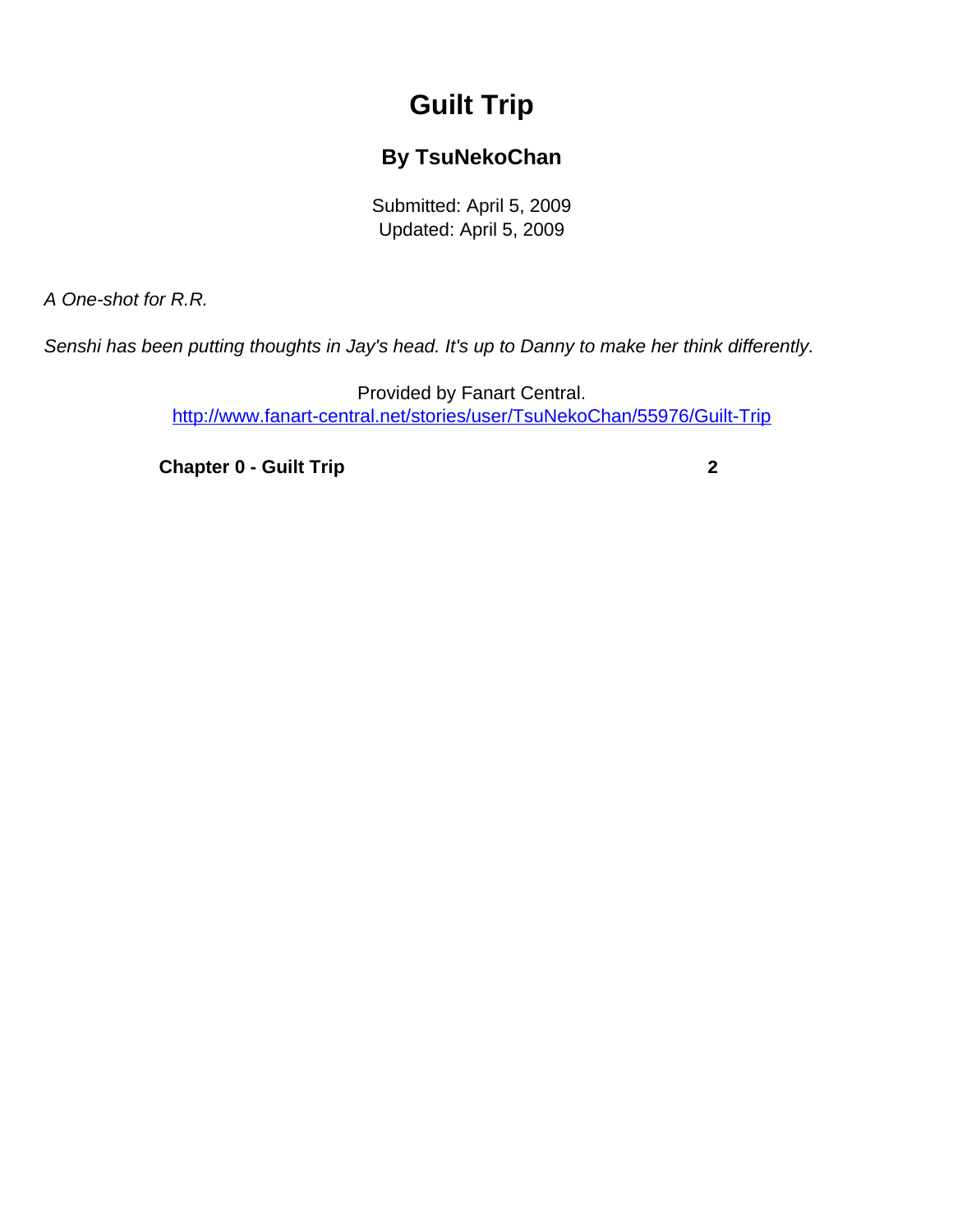## **0 - Guilt Trip**

<span id="page-1-0"></span>Was just a simple 'hello' too much to ask for? Danny hadn't been accustomed to Senshi's off-and-on appearances yet but he sure as hell knew that he was always up to no good when he came around. Mattaki Senshi truly rivaled Danny's abilities with him having super speed as well as strength. It was an uncanny feeling knowing that someone with such similar capabilities was there to steal his spotlight one day. As usual Senshi spoke in a clear and articulate tone of voice. " You know Daniel, I went to see Jay the other day."

Danny's interest piqued immediately. Jay was sent to the infirmary about a week ago for putting herself in danger with an E2 Regime Fighter. The poor girl had taken a toll when she was stabbed in the stomach by its iron blade before Danny had gone to decapitate its parts to destroy it. He wasn't allowed to see her for a few more days because of a few errand missions he had to run alone but, hearing that his rival Senshi was able to visit her before him had sparked a sudden mix of both jealousy and fear that made him go rigid.

" She is getting better. Do not worry about it. She wants you to go on ahead without her and focus on your priorities. But you know what? While you are gone I will be more than happy to take good care of her." His smile had an unfriendly kind of warmth to it. " You stay away from her Senshi. I don't want you any where near her."

" And why is that? What are you afraid of?"

Danny paused. He knew where this was going. Senshi always turned things against him and hit him emotionally when it came to Jay. He knew very well that Senshi had taken an interest to her when he first arrived at the Alliance Station and she too had felt a connection to him as well. Sometimes on their days off Senshi would approach Jay a bit too casually then he should and the two of them would spend a lot of time together talking amongst themselves. They were starting to become good friends, too good of friends to Danny's liking. He remembered her saying ' I'm glad that I finally found someone just like me who understands exactly how I feel with being misunderstood by normal people. I'm glad that I have someone like him there for me when I need him'.

Yes, she seemed to confide in him more and more often with a lot of her problems and secrets. He wished so badly that he wouldn't show up whenever things between the two of them would get rocky. Unfortunately, he always did and he was the first person she would go to. He hated it; it was a malicious stab to the heart.

" You are jealous, are you not? You have to cope with the fact that I too have feelings for her. The two of you are not even a real couple now are you?"

Sadly, this was true. They had never done anything normal couples would do. They were always preoccupied with their jobs and a relationship between the two of them would only cause trouble because of their partnership. They had no real time to intimately spend together and he wished that he were able to change that. He had every right to be jealous of Senshi because he was able to pull a few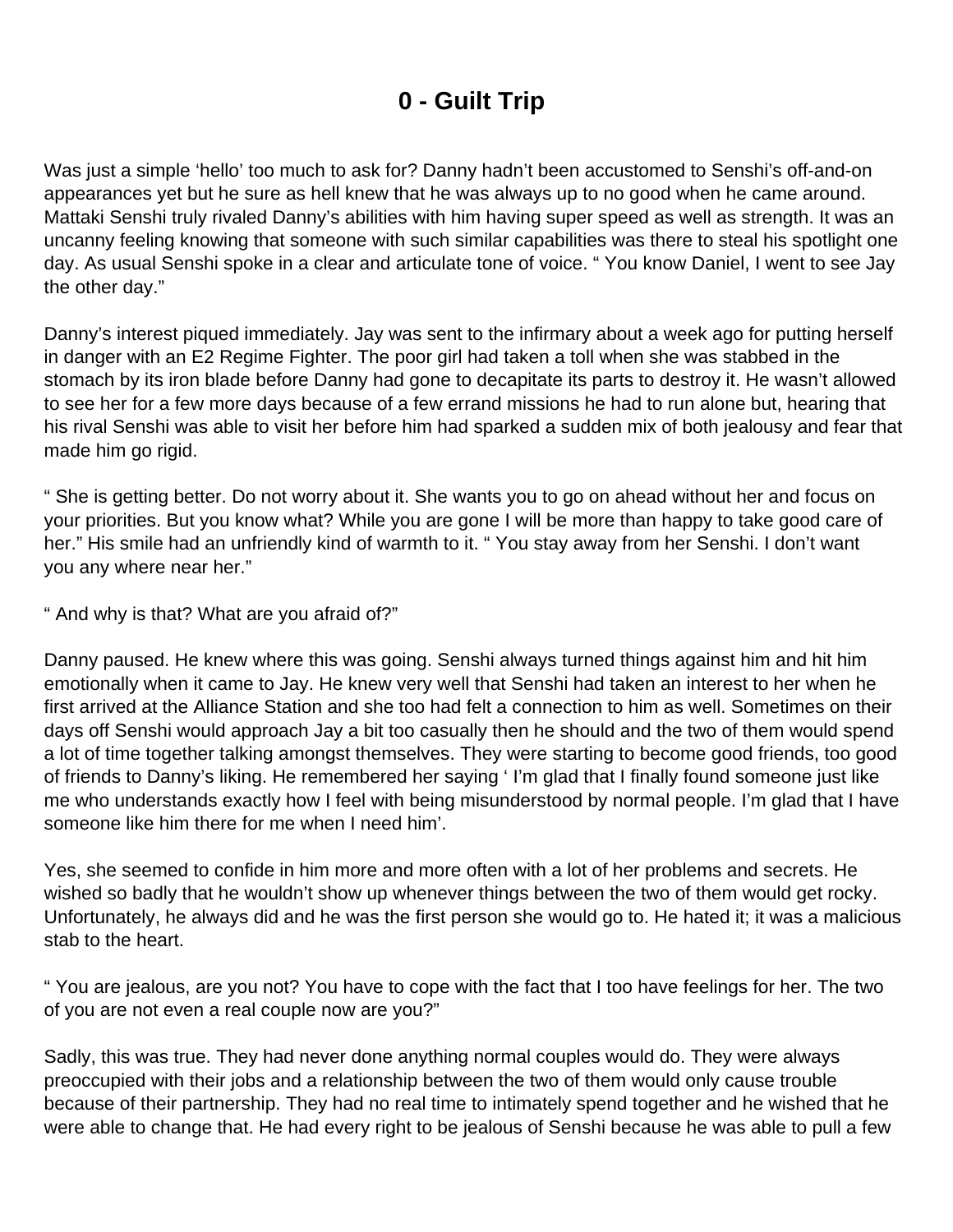strings around to his favor. He spoke again more fervently now that he had Danny's full attention. " I think it would be better off if she were with me Daniel. You should let her go, for your own sake."

"No. I can't and I won't. I love her no matter how much you twist her mind into thinking that I don't."

Senshi stood quietly and nodded. " If you say so, you're going to regret it though. She might not return your feelings anymore." He turned on his heels and walked off with those final words. Something clicked in Danny's head at that moment. If he really cared for her he would have to show her that he really meant it to change her mind. He headed in the opposite direction. He was going to go see her himself.

## ?????????

Jay had been sleeping a few moments earlier. Her dreams however had suddenly awoken her leaving her face dripping in cold sweat. She had remembered what happened to her and the painful memory gripped at her stomach again and again when she recalled it. The last Regime Fighter had one of her comrades in a firm grip, nearly crushing the poor man until she had saved him herself. She was able to free him by taking out the clawed hand that held him but what she didn't see coming up from behind her could have killed her. It was an unfair stabbing on her part. Another robot had snuck up behind her and gave her a clean cut through and through with its jagged blade. Then, things went blank. She hadn't remembered much after that except for the blood, the dismembered robot, and… Was it Danny who had saved her? She may have recalled a face looming over her, his eyes filled with panic and worry but the image was blurred. Could it have been Senshi? Ever since he had joined their part of the squad he had vowed to protect her. Maybe it was him? She was very unsure of herself. Both images of their faces hovered in her mind. She screwed her eyes shut trying to remember and then a light tap on the door had drawn her attention back to subconscious ness. " You can come in, Senshi." It had to be him. Maybe he could clear things up for her.

It was Danny. " Hey." He walked in with a little bouquet of flowers that he held at his side. He smiled gently but Jay could immediately see the hurt in his eyes upon mentioning Senshi's name. She frowned. " Oh, I'm sorry. I just thought you were-"

" I know." He finished. " He told me he comes here often. It's no problem." It was a problem; she felt guilty now, leaving an awkward pause in their conversation. He placed the flowers in the empty vase next to her bed and kneeled next to her. He studied her for a moment taking in everything that had happened a week ago. "I can't believe this happened to you Jay. I'm so sorry I was too late."

" It's not your fault. I should have been more careful that's all. I was too slow to see it coming. I wasn't on my best guard."

He cringed a little. He didn't like it when she put the blame on herself, especially when she was the one being hurt. To be honest he had seen it coming before she had but he wasn't able to move quick enough to get her out of the way. He put a gentle hand to her face and stroked her cheek. She looked so weak and helpless lying in the little hospital bed. Her forehead and several parts of her arms and legs were wrapped in gauze. A few bruises could also be seen here and there and most of her stomach was bandaged up. Despite her casualties her angelic face still held its usual softness. She was a fighter and he was proud of her for that. " I was surprised that you came to see me. I thought you would have been